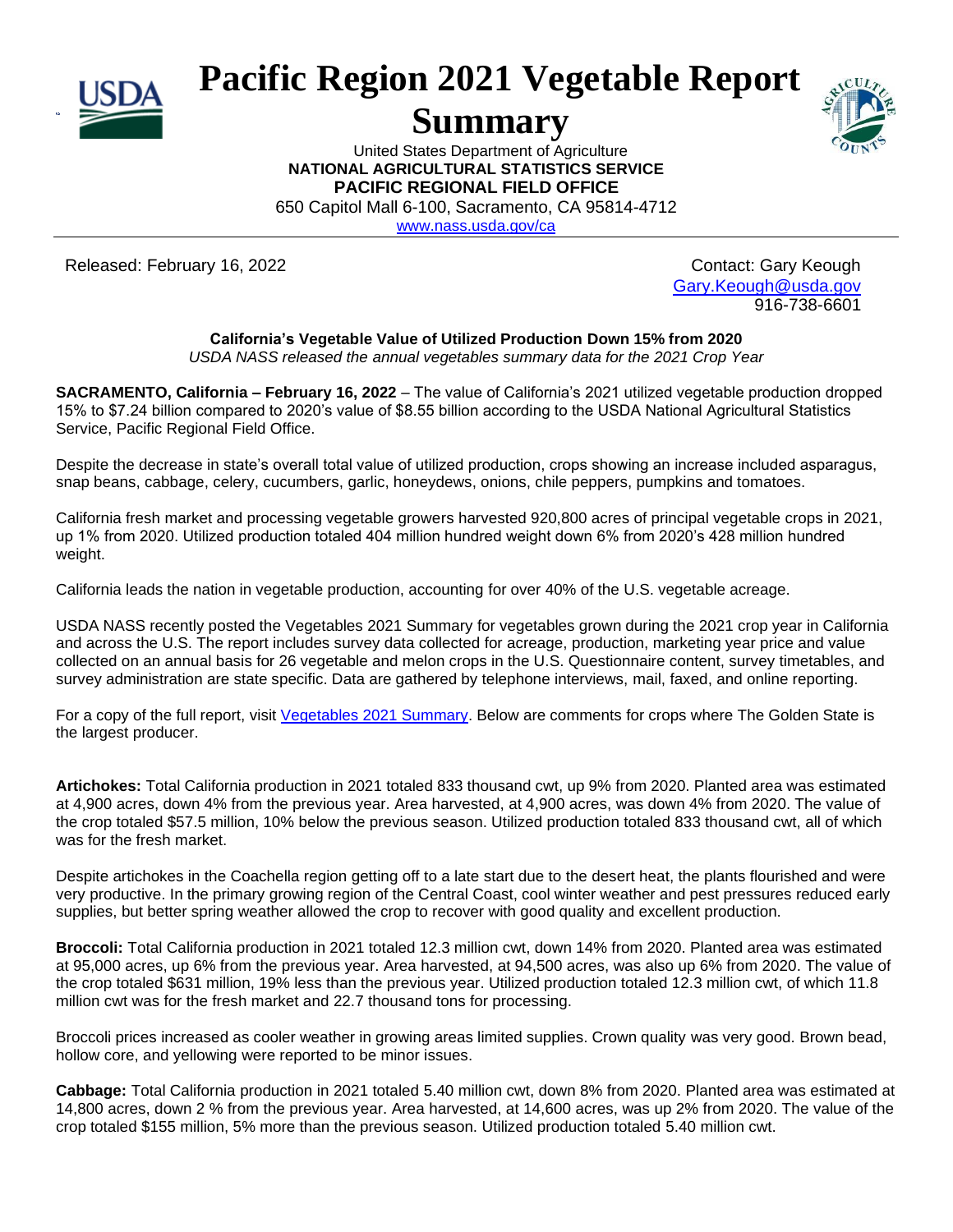Weather during planting in the fall of 2020 and through head development in 2021 was favorable. No significant pathogen impact on the crop was reported. Demand for cabbage was on the rise with consumer interest in health benefits during the continuing pandemic. Weather conditions were a mixture of dry and wet conditions during the season in most of the cabbage producing areas.

**Cantaloupes:** Total California production in 2021 totaled 6.90 million cwt, down 4% from 2020. Planted areas was estimated at 23,500 acres, up 7% from the previous year. Area harvested, at 23,400 acres, up 7% from 2020. The value of the crop total was \$163 million, a decrease of 11% from previous year. The utilized production was 6.90 million cwt, all of which was for the fresh market.

Production of cantaloupes was strongly impacted by higher input costs, including water.

**Carrots:** Total California production in 2021 totaled 25.2 million cwt, up 2% from 2020. Planted area was estimated at 61,700 acres, an increase of 2% from the previous year. Area harvested, at 61,400 acres, is also up 2% from 2020. The value of the crop totaled \$654 million, 5% less than the previous year. Utilized production totaled 25.1 million cwt.

The rise in the pandemic led to a surge in carrot demand, resulting in an increase in prices and labor costs. The market was steady with good supplies; growers saw jumbo and cello size in the fields. In the southern San Joaquin and Cuyama Valleys, the top carrot producing counties in California, growers reported severe drought conditions, limiting water supplies in 2021.

**Cauliflower:** Total California production in 2021 totaled 7.07 million cwt, down 11% from the previous year. Planted area was estimated at 39,400 acres, up 6% from 2020. Area harvested, at 39,300 acres, was up 7% from the previous year. The value of the crop totaled \$266 million, 2% less than the previous season. Utilized production also totaled 7.07 million cwt.

Prices received by growers improved. Cooler weather slowed growth, resulting in lighter volume, but quality remained strong with good sizing and color

**Celery:** Total California production in 2021 totaled 15.3 million cwt, a decrease of 5% from 2020. Planted area was estimated at 28,000 acres, down 4% from the previous year. Area harvested, at 27,800 acres, showed a decrease of 3% from the previous year. The value of the crop totaled \$375 million, up 5% from previous year. Utilized production for 2021 totaled 15.3 million cwt, down 5% from 2020.

Cold and wet weather slowed production during the end of the year. Some growers in the Oxnard area reported crop damage due to flooding and a canal breach. Additionally, fusarium and insects caused reduced yields for some producers. The market was tight for organic celery during a portion of the 2021 growing season.

**Garlic:** Total California production in 2021 totaled 4.19 million cwt, an increase of 18% from 2020. Planted area was estimated at 26,500 acres, up 12% from the previous year. Area harvested, at 26,200 acres, also showed an increase of 11% from 2020. The value of the crop totaled \$244 million, up slightly from the 2020 value of \$242 million. Utilized production also totaled 4.19 million cwt.

Despite the minimal water availability and the extreme heat, the garlic crop was above average. Moisture received in April was beneficial and the crop was able to survive the hot temperatures

**Honeydew:** Total California production in 2021 totaled 1.76 million cwt, down 20% from 2020. Planted area and harvested area were both estimated at 6,900 acres, down 4% from the previous year. The value of the crop totaled \$48.9 million, up 7% from the previous season. All production was sold for the fresh market.

Higher input costs, including water, reduced supply of honeydew melons. Consumer demand increased, which resulted in higher prices than the previous season.

**Head lettuce:** Total California production in 2021 totaled 24.9 million cwt, down 11% from 2020. Planted area was estimated at 76,000 acres, up 3% from the previous year. Area harvested, at 75,400 acres, was also up 3% from 2020. The value of the crop totaled \$728 million, 19% less than the previous season. All utilized production was sold for the fresh market.

The head lettuce market was steady while supply remained low. Labor, weather, and quality were concerns throughout the growing season. High temperatures and humidity in the Salinas Valley during July and August caused stress for some of the crop, which resulted in internal burn and fog burn. There were also reports of below freezing temperatures causing harvesting and packing delays.